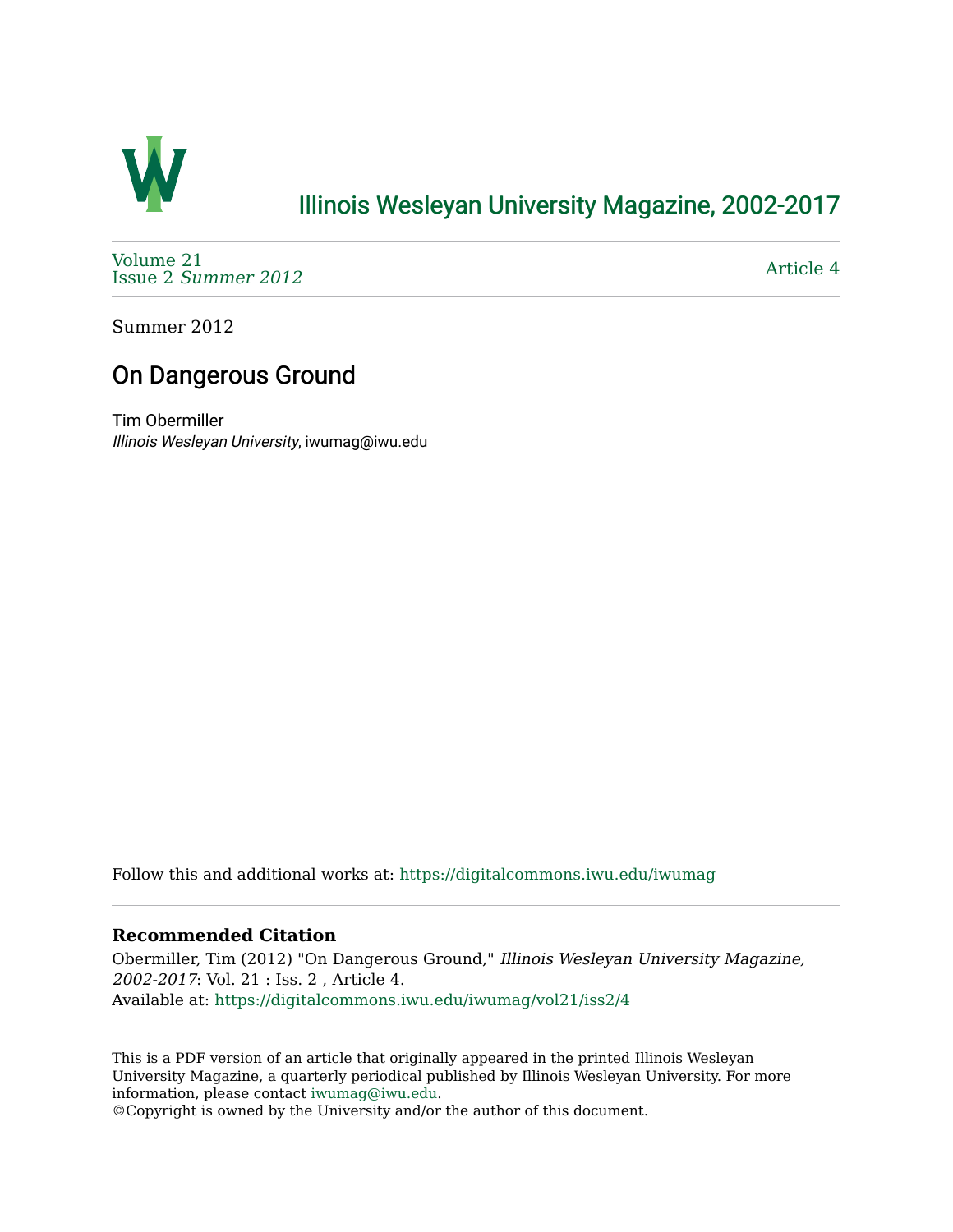# **On Dangerous Ground**



**Frederick takes the guidon upon assumption of command of the 584th MAC.**

**An Army company led by Joseph Frederick '05 disarms roadside bombs in Afghanistan.**

# **Story by TIM OBERMILLER**

Among the many hazards facing Americans troops in Afghanistan, roadside bombs have proven to be the most disruptive — and deadly.

Keeping that risk at a minimum for both soldiers and

Afghan civilians is the job of Army Capt. Joseph Frederick '05.

Frederick commands the 584th Mobility Augmentation

Company (MAC). In February, the company arrived in southern Afghanistan to begin a yearlong deployment. Their mission is to hunt down and neutralize IEDs (improvised explosive devices) that plague the war-torn nation.

In this job there are two outcomes — finding an IED *before* it goes off or finding it *because* it goes off. As company commander Frederick's job is to ensure the first outcome.

This is the 584th MAC's second 12-month tour in Afghanistan and the first under Frederick's command, which he assumed this fall.

In June, Frederick reported that his team had conducted some 120 route-clearance patrols, continually clearing IEDs from roads in and around Kandahar City, Afghanistan's second largest city, with a population of 512,000. He was happy to report that no soldiers under his command had suffered casualties. But there had been many dangerous moments, such as when his patrol was "engaged by small arms fire. Although you talk about it every day, it's definitely a key moment as a commander when your soldiers are in harm's way," he says.Frederick says he decided to join the U.S. Army as a high school junior. Both his grandfathers served in World War II "and they instilled in me a great appreciation for service in the military," he says.



**Some of the weapons, explosives and other materials used by insurgents to make IEDs were uncovered by Afghan National Army patrols.**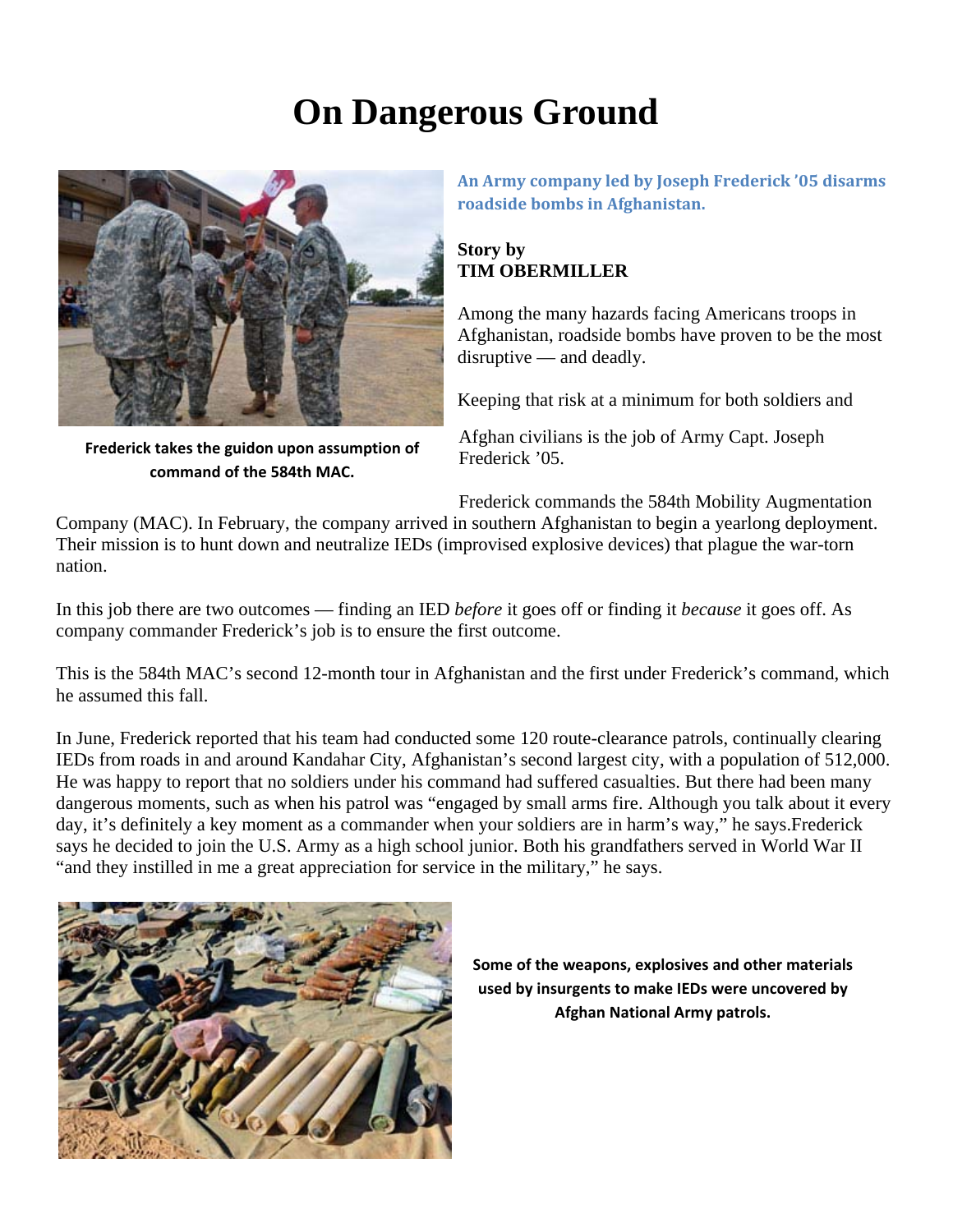A business administration major, he attended Illinois Wesleyan on a federal ROTC scholarship. Frederick believes his ROTC training, which took place at Illinois State University, complemented his college studies. "In many ways [ROTC] enhances a student's abilities to accomplish tasks because of the regimen and discipline required."

Reflecting on his Wesleyan experience, Frederick says, "It exposed me to a number of viewpoints, which helped prepare me for both the criticism and support I receive. My time there helped frame my service in a broader framework, incorporating not only my own values, but the values of others."

The company Frederick leads with his senior enlisted advisor, First Sgt. Lionel Evans, is a diverse group, "hailing from Sri Lanka, Colombia, Mexico, nearly all 50 states and several U.S. territories," he says. "All volunteered to defend our nation and will represent themselves, the 584th MAC and our nation very well."

He sees each of his soldiers as a leader. "They are all decisive, adaptive, disciplined and engaged."

To carry out the company's mission, it is vital that each member of the company receives the training that will give him "the skills and confidence to act decisively in the face of danger," Frederick says.

Prior to deployment, 584th MAC soldiers received extensive training planned by the 20th Engineer Battalion at Fort Hood military base. Tools such as the Virtual Route Clearance Trainer were used to accurately mimic realworld scenarios. In the field, soldiers spent hours IED-hunting, working with "Afghan police" (role-played by soldiers) and participating in simulated medical evacuations such as would occur after a bomb strike.

Also covered was "a broad range of training, from marksmanship and tactical movement to cultural awareness and recognizing the signs and symptoms of combat stress," says Frederick, who has seen firsthand the results of proper training. In 2008, as a brigade engineer at the Guantanamo Bay Naval Base, Frederick was responsible for maintaining detention facilities with a team of 14 soldiers and sailors. When a hurricane approached, his team was tasked with preparing more than 60 facilities for the storm.

During a 36-hour shift, they "accomplished every task," he says with pride. In Iraq, he served on a transition team that prepared Iraqi military leaders for everything from first-responder care to mission planning while teaching them how to establish their own training programs.

Afghanistan likely will present Frederick and his team with new challenges almost daily. The inadvertent burning of Korans by U.S. troops sparked violence throughout the country just as the 584th MAC was arriving in the southern Kandahar Province. Frederick provided a quick email update from Afghanistan shortly after the



**the RG‐31 mine‐protected vehicle searches for deadly explosives.**

incident. "We already conducted several route clearance patrols," he wrote. "I can't really go into specifics but we continue to use intelligence-driven operations to support the freedom of maneuver for the local nationals, Afghan National Security Forces and Coalition Forces."

A recent story in *USA Today* reported that, in 2011, "attacks with makeshift bombs hit a record high of more than 16,000" in Afghanistan. While U.S. service members are the main targets, more than 4,000 Afghans, including many children, were killed or injured by IEDs in 2011.

IEDs were a common threat in the Iraq War, and roadside Another tool for Frederick's clearance patrols, bombs are even more problematic in Afghanistan. Because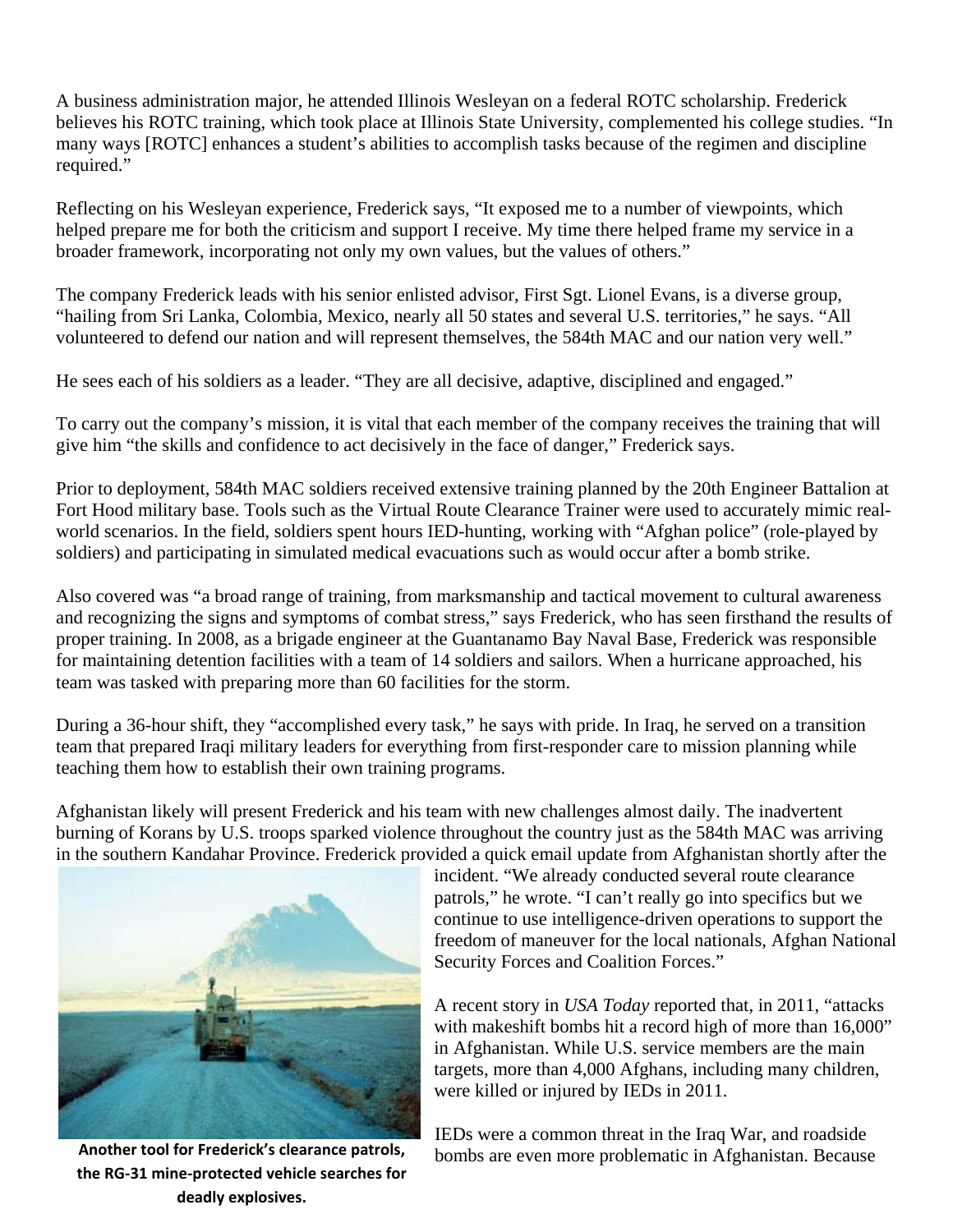most Afghan roads are dirt, not paved, it's easier to conceal and bury explosives. Another factor is the ease in which smugglers can bring in fertilizer — a main ingredient for the bombs — from across neighboring Pakistan's border.

To neutralize the IED threat, Frederick's company moves throughout southern Afghanistan in heavily armored vehicles equipped with instruments designed to detect anomalies that signal the presence of hidden explosives. Mechanical arms or robots are used to disable or destroy bombs.

A key piece of equipment in this job is the Husky tactical support vehicle. Equipped with a mine detector and ground-penetrating radar sensor, the armored Husky can withstand a detonation underneath the vehicle with minimal damage.

While such technology gives soldiers some peace of mind, Frederick knows the stress of the job can take its toll. He's proud of work done by a company team assigned the task to develop programs that help "prevent, mitigate and identify" problems such as combat stress, as well as to assist in "family and financial issues."

He strongly believes the families that "tirelessly support" his soldiers "should be very proud of all the soldiers' accomplishments and the manner in which they conduct themselves." Frederick speaks with emotion about his own family. "I will tell you that I could not do what I do without the support of my parents, my sister Amanda and my wife Sarah. I lean on them, and they truly make all that I do possible."

Looking beyond his company's mission in Afghanistan, Frederick says, "The current goal that drives my career planning is to earn a position as a battalion commander." Beyond that, he hopes to be accepted into the Army's Advanced Civil Schooling program and complete his graduate degree prior to being assigned to the U.S. Army Corps of Engineers.

Asked what he might like to do if he weren't a military officer, Frederick doesn't hesitate in his answer. "I cannot think of something I would rather do. I'm a passionate supporter of the profession of arms, proud of what I do and honored to serve alongside so many amazing young Americans."

## **Editor's Note: In June, we checked in with Joseph Frederick to see how his mission in Afghanistan was progressing. Here are his emailed responses:**

## *How are you doing so far?*

The company is doing well, as am I. I'm very proud of the team I fight alongside. We have conducted approximately 120 route-clearance patrols, continually clearing hazards such as IEDs, IED components, and UXOs [unexploded ordnance] from the roads. The company as a whole maintains very high morale and they have earned a total of six Army Achievement Medals for outstanding work, two certificates of achievement and six combat action badges to date. Over two-thirds of my soldiers are currently enrolled in either college courses or taking online classes through the Army as they constantly seek to improve themselves.

## *What is a typical day like for the company?*

Basically my patrols work 12-18 hour days, and almost everyone in the company works at least 12 hours a day. We try hard to give the guys a half-day every couple weeks and get everyone together once a month for a CrossFit competition and barbecue to relieve some stress and build the team.

*What's the most important thing you've learned since arriving there?*